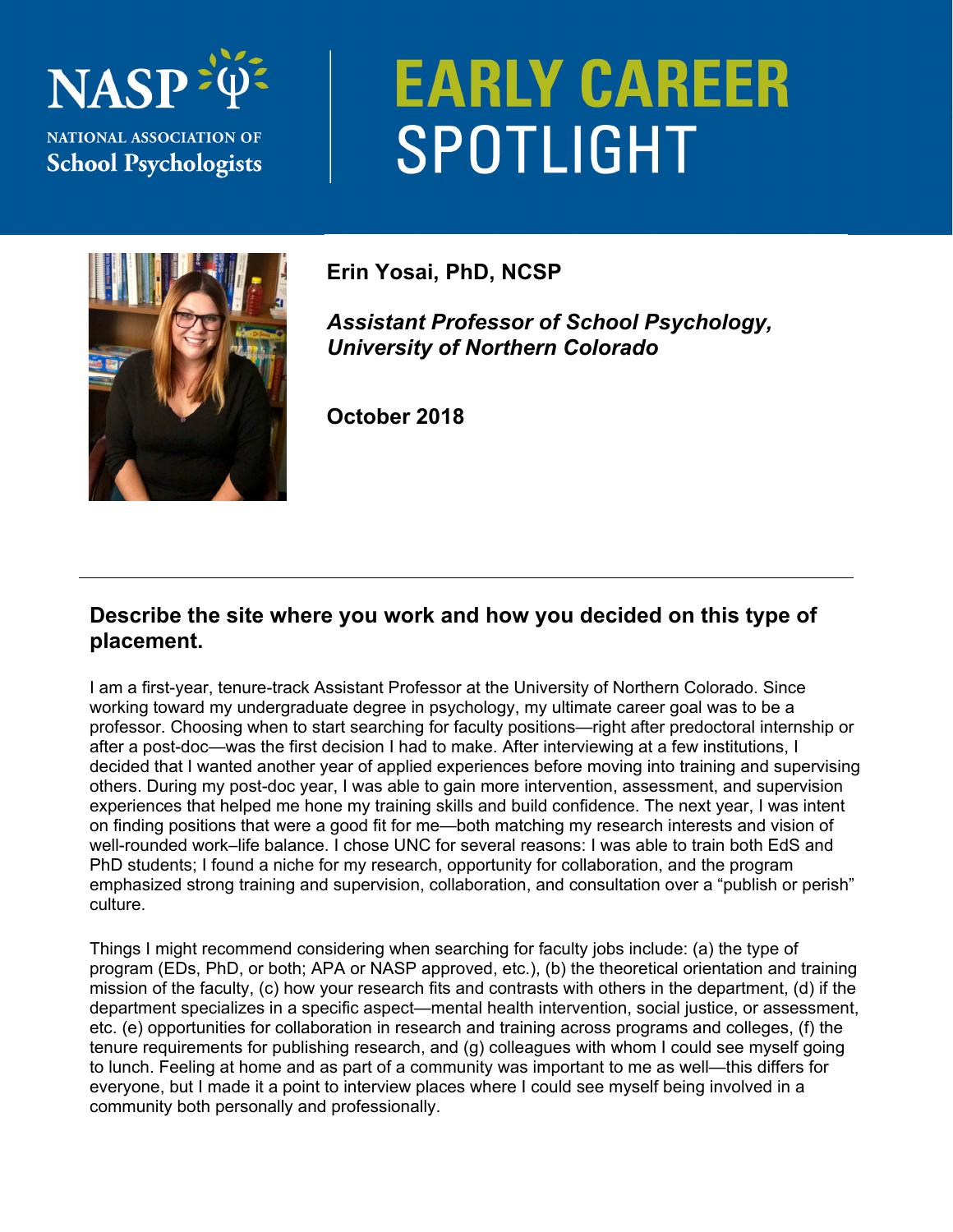# **What are your areas of expertise at this point in your career?**

My strengths are in promoting a growth mindset and preventive intervention, understanding mindfulness-based interventions, and mental health services in both primary and post-secondary education. My WiMSSY (Wellness in Multi-tiered Systems of School Psychology) Lab's current projects include understanding the effects of brief mindfulness-based interventions on students' attentional control, outcomes of academic and mental health intervention in postsecondary school psychology, and strengthening the theory to practice connection through mentorship for graduate students. In the spirit of life-long learning and growth mindset, I am aware that I still have much to learn and am looking forward to evolving and honing my interests through the next few years.

# **Describe your engagement in the local community and how this impacts your work.**

As first-year faculty, one of my main goals is to build collaborative connections in my new community to foster well-rounded training and supervision, advocacy, and research opportunities. I'm seeking ways to become more involved in area schools and community resource centers. Sometimes, the most wonderful opportunities for community engagement can happen inadvertently! Recently, I was at the dog park and struck up a conversation with a woman I had never met. Her work at a local recreational sports complex includes an empowerment and self-concept program called Girls2Women for young athletes and their mothers. I accepted the opportunity to speak at their inaugural event and made potential training and research connections. Important connections can happen anywhere keep putting yourself out there and be open to connecting with others.

## **Describe a challenge that you have faced in your early career, and how did you handle it? What advice do you have for other early career school psychologists with similar challenges?**

Imposter syndrome has been something that has followed me throughout my early career—especially in the last years of grad school, internship, and post-doc. When meeting my internship cohort for the first time, I was convinced I was the least qualified intern—that I knew the least, everyone would see through me as being a "fake" or think I was terrible at my job. I think, at some level, we are all concerned about not being able to be effective helping professionals regardless of our knowledge and achievements, but we rarely speak about this fear with others. During one consortium meeting with my cohort, I revealed my imposter syndrome, and to my surprise, my fellow interns each shared similar feelings.

Moral of the story: We are all in this together. If you're feeling like an imposter, reach out for feedback, connection, or mentorship. Talk to a mental health professional in the community. Gently remind yourself that you chose a profession that promotes life-long learning; we aren't expected to know every single thing about our multifaceted careers, but we are expected to give our best effort, collaborate, and seek out opportunities for professional development.

#### **What specific aspects of NASP membership and involvement have impacted or benefited you in your career thus far?**

I've been an active NASP member since I started my school psychology program in 2012, and it's been an important part of developing my professional identity, networking, and staying up to date in the field. I am a certified NCSP, dedicated to continuing education and training. In addition, I have submitted book reviews to *Communiqué* and have been a conference proposal reviewer many times. I enjoy going to conferences nearly every year and make it a goal to disseminate knowledge—I have